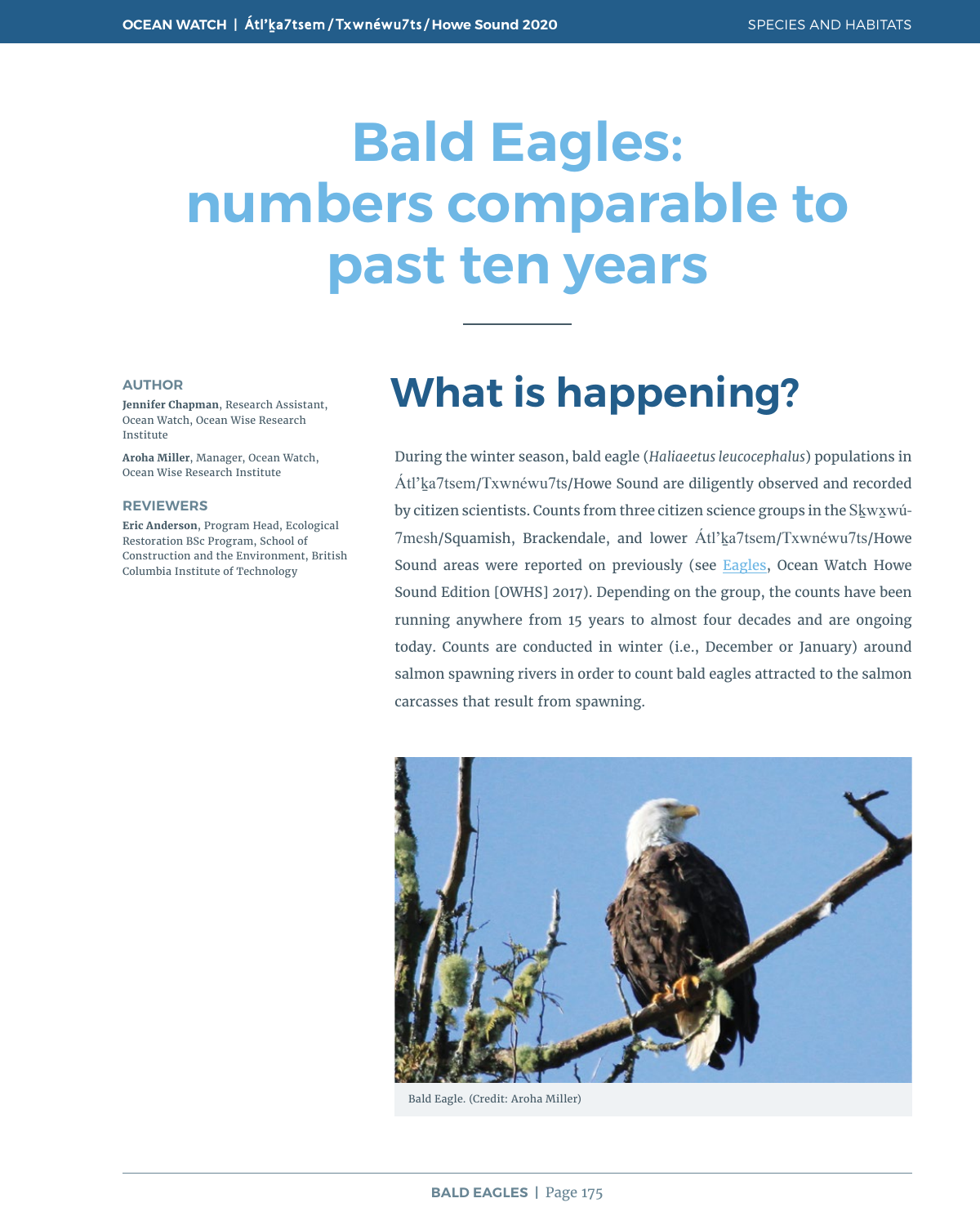In recognition of the Sound as an important habitat not only for bald eagles but for several migratory bird species as well, the English Bay/Burrard Inlet Important Bird Area (IBA) was extended in January of 2019 to include an area of Átl'ka7tsem/Txwnéwu7ts/Howe Sound. This extension expands as far north as the

southern half of Lhaxwm/Anvil Island, down the east side of Chá7elkwnech/Gambier Island, and encompasses Nex̱wlélex̱wem/Bowen Island and the Pasley Islands (see Marine Birds, OWHS 2020). However, this IBA does not afford any legal protection.<sup>1</sup>

#### **What is the current status?**

During the 2016 to 2019 counts, the number of eagles observed by each citizen science group remained comparable to the previous 10 years (from 2008/09 counts on), with the exception of 2013/14, when markedly more eagles were observed (Figure 1). In each of the three most recent years, fewer than 1500 bald eagles were counted by each individual group. The total number of eagles observed in the three survey areas combined over this period was 1346, 1797 and 2032, respectively, a small increase year after year.

However, there is considerable variation in the number of eagles counted over the years. Therefore, we cannot say that this small year-over-year increase indicates

an upward trend in eagle numbers. The number of bald eagles observed in the Lower Howe Sound Christmas Bird Count continues to be low (less than 150 birds per year). For this group, no data for December 2018 was available online at the time of writing (October 2019).

Counts can be affected by weather (e.g., snowy or windy conditions in which eagles seek shelter) and human factors (e.g., number of participants). Despite these uncertainties, the consistent collection of data is valuable, providing important information for understanding winter foraging behaviour of bald eagles and their contributions to the ecological system in Átl'ḵa7tsem/Txwnéwu7ts/Howe Sound.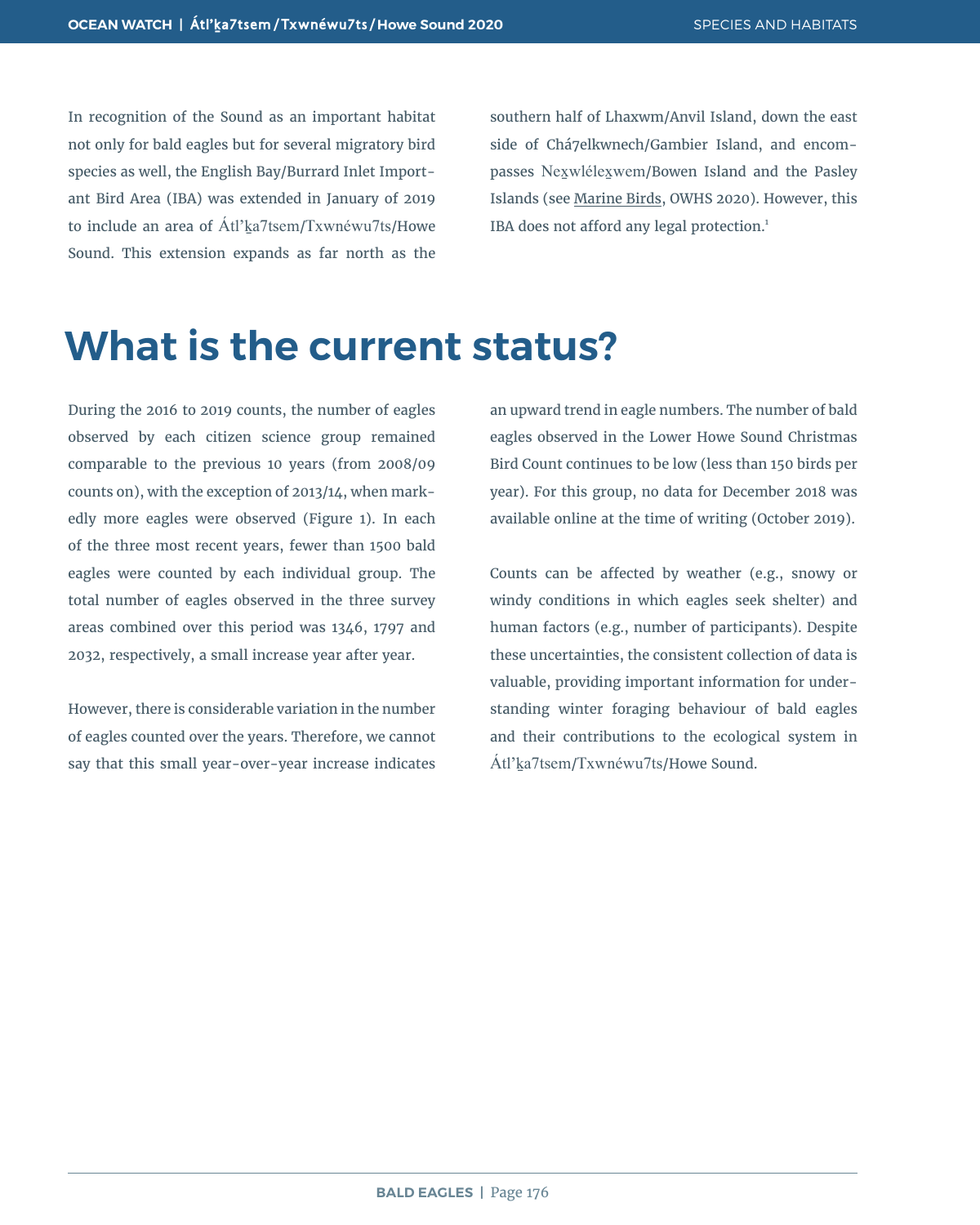

#### BALD EAGLE COUNTS IN THE ÁTL'KA7TSEM / TXWNÉWU7TS / HOWE SOUND AREA

Figure 1. Bald eagle counts by each of three citizen science groups in Átl'ka7tsem/Txwnéwu7ts/Howe Sound from the early 1980s to 2019 for the Squamish Christmas and Brackendale eagle counts; and from 2002 to 2018 for the Lower Howe Sound group.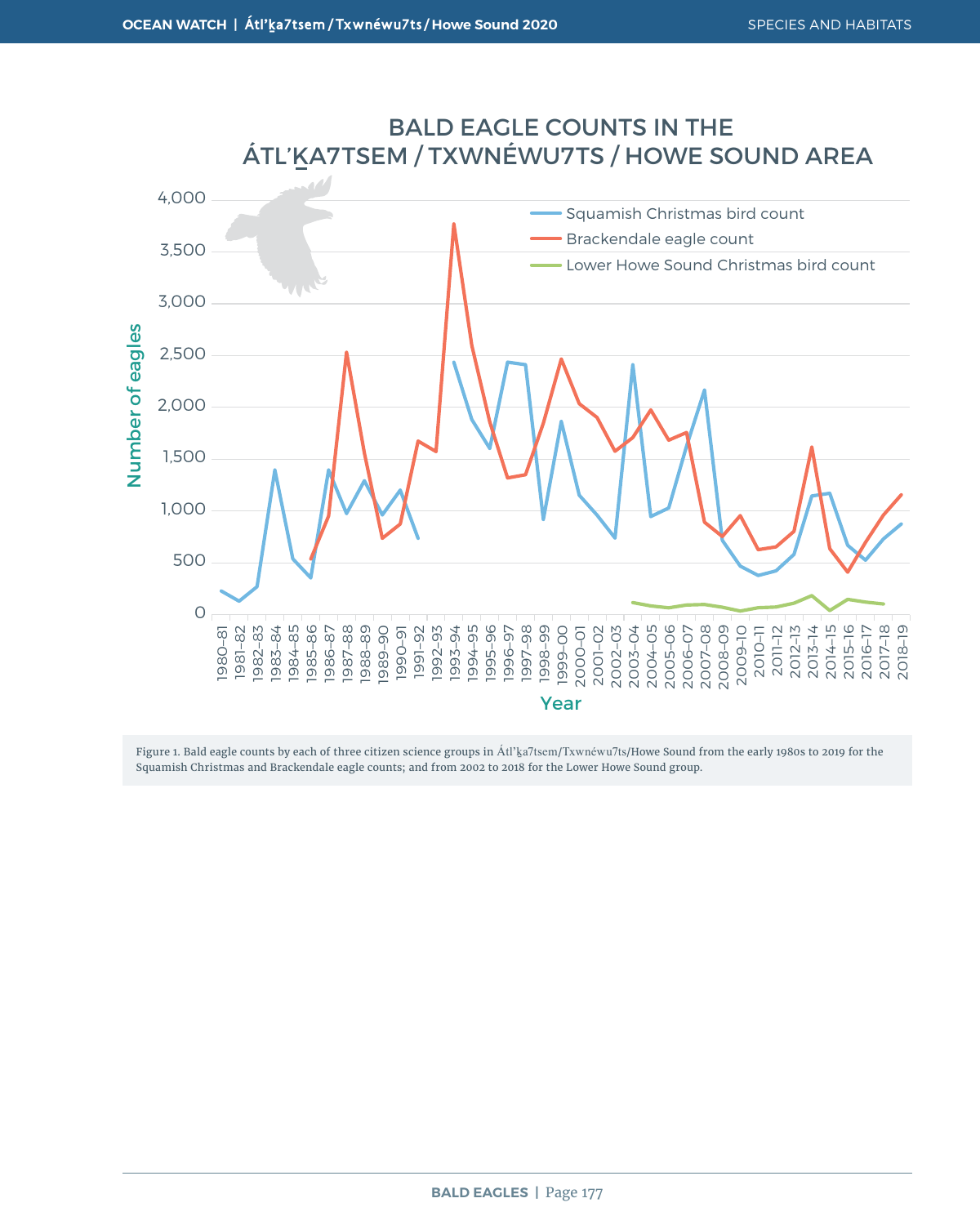### **How will climate change impact bald eagles?**

The predicted increase in storm frequency and intensity will result in more flooding events that remove salmon carcasses from rivers. Numbers of salmon in rivers will be affected by other factors that influence salmon survival and reproduction, such as stream flow and warmer water temperatures (see [Stream](https://oceanwatch.ca/howesound/wp-content/uploads/sites/2/2016/12/OceanWatch-HoweSoundReport-Streamflows.pdf) [Flow](https://oceanwatch.ca/howesound/wp-content/uploads/sites/2/2016/12/OceanWatch-HoweSoundReport-Streamflows.pdf), OWHS 2017). Consequently, eagles will search elsewhere for salmon or look for other food sources. Movement to follow food sources will likely result in fewer eagles observed at historic winter-feeding sites, a reason given for the record low bird count in January of 2016 (411 eagles) (See [Eagles](https://oceanwatch.ca/howesound/wp-content/uploads/sites/2/2016/12/OceanWatch-HoweSoundReport-BaldEagles.pdf), OWHS 2017).



A bald eagle. (Credit: Rich Duncan)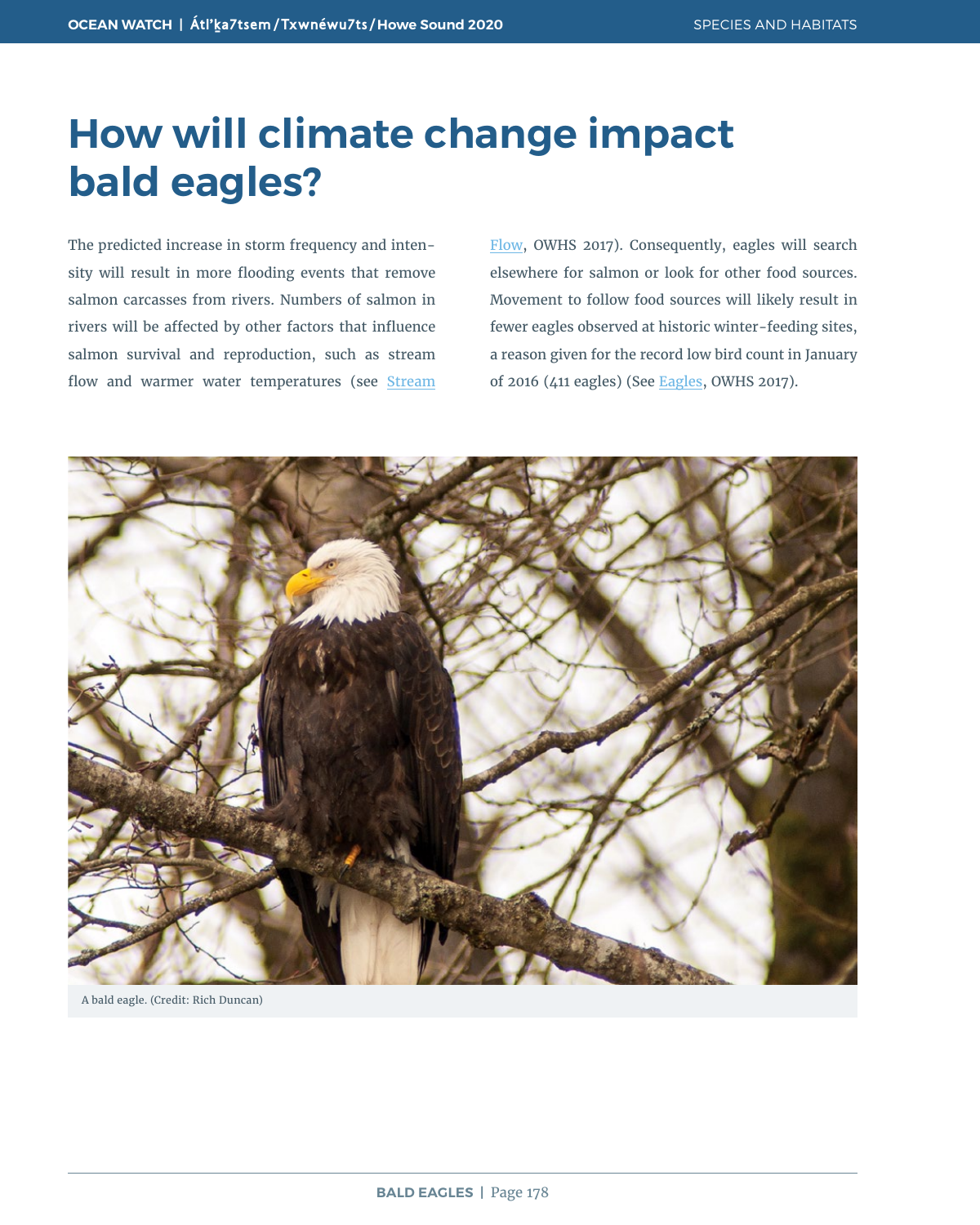## **What has been done since 2017?**

The table below reports on progress made on recommended actions from the previous 2017 article, where identified. Many of these require ongoing action.

| <b>2017 ACTION</b>                                                                                                                                                                                                                                                                                                                          | <b>ACTION TAKEN</b>                                                                                                                                                                                                                                                                                                                                                                                                            |
|---------------------------------------------------------------------------------------------------------------------------------------------------------------------------------------------------------------------------------------------------------------------------------------------------------------------------------------------|--------------------------------------------------------------------------------------------------------------------------------------------------------------------------------------------------------------------------------------------------------------------------------------------------------------------------------------------------------------------------------------------------------------------------------|
| <b>INDIVIDUAL AND ORGANIZATION ACTIONS</b>                                                                                                                                                                                                                                                                                                  |                                                                                                                                                                                                                                                                                                                                                                                                                                |
| Use proper viewing ethics when watching eagles. Do<br>not disturb eagles feeding or roosting.                                                                                                                                                                                                                                               | Supported by Eagle Watch resources, volunteers and<br>signage. https://www.squamishenvironment.ca/<br>programs/eaglewatch/                                                                                                                                                                                                                                                                                                     |
| <b>GOVERNMENT ACTIONS AND POLICY</b>                                                                                                                                                                                                                                                                                                        |                                                                                                                                                                                                                                                                                                                                                                                                                                |
| Empower local stewardship by increasing public bald<br>eagle education efforts and education of regulations<br>of the B.C. Wildlife Act, and locations of eagle nests<br>and Important Bird Areas. Increase enforcement of<br>activities restricted in the B.C. Wildlife Act.                                                               | Eagle Watch acknowledges the support of the District<br>of Squamish. https://www.squamishenvironment.ca/<br>programs/eaglewatch/                                                                                                                                                                                                                                                                                               |
| Closely monitor and manage prey species populations,<br>specifically to ensure adequate chum runs are<br>available to support eagle populations.                                                                                                                                                                                            | Fisheries and Oceans Canada (DFO) supports the<br>Tenderfoot Creek Hatchery long-term chum stocking<br>program, which began in 2012. In efforts to protect<br>chum, DFO closed this recreational fishery in<br>Átl'ka7tsem/Txwnéwu7ts/Howe Sound in November<br>2019 (see Salmon, OWHS 2020).                                                                                                                                  |
| Legally recognize and strictly regulate IBAs as<br>Protected Areas, especially in IBAs that do not have<br>established legal protection (e.g., National and<br>Provincial Parks). Where this is not feasible, consider<br>conservation easements and agreements, private<br>land stewardship, and land acquisition to ensure<br>protection. | Approximately 50% of IBAs do not overlap with<br>protected areas (e.g., National Parks). <sup>1</sup> In European<br>countries, IBAs offer legal protection. <sup>1</sup>                                                                                                                                                                                                                                                      |
| Legislate against the production and use of harmful<br>chemicals (e.g., Persistent Organic Pollutants [POPs]).                                                                                                                                                                                                                              | Canada was the first country to sign and ratify<br>the Stockholm Convention, which aims to protect<br>against health and environmental impacts from<br>POPs. Details and links to Canada's work in this<br>area can be found online at: https://www.canada.<br>ca/en/environment-climate-change/corporate/<br>international-affairs/partnerships-organizations/<br>persistent-organic-pollutants-stockholm-<br>convention.html |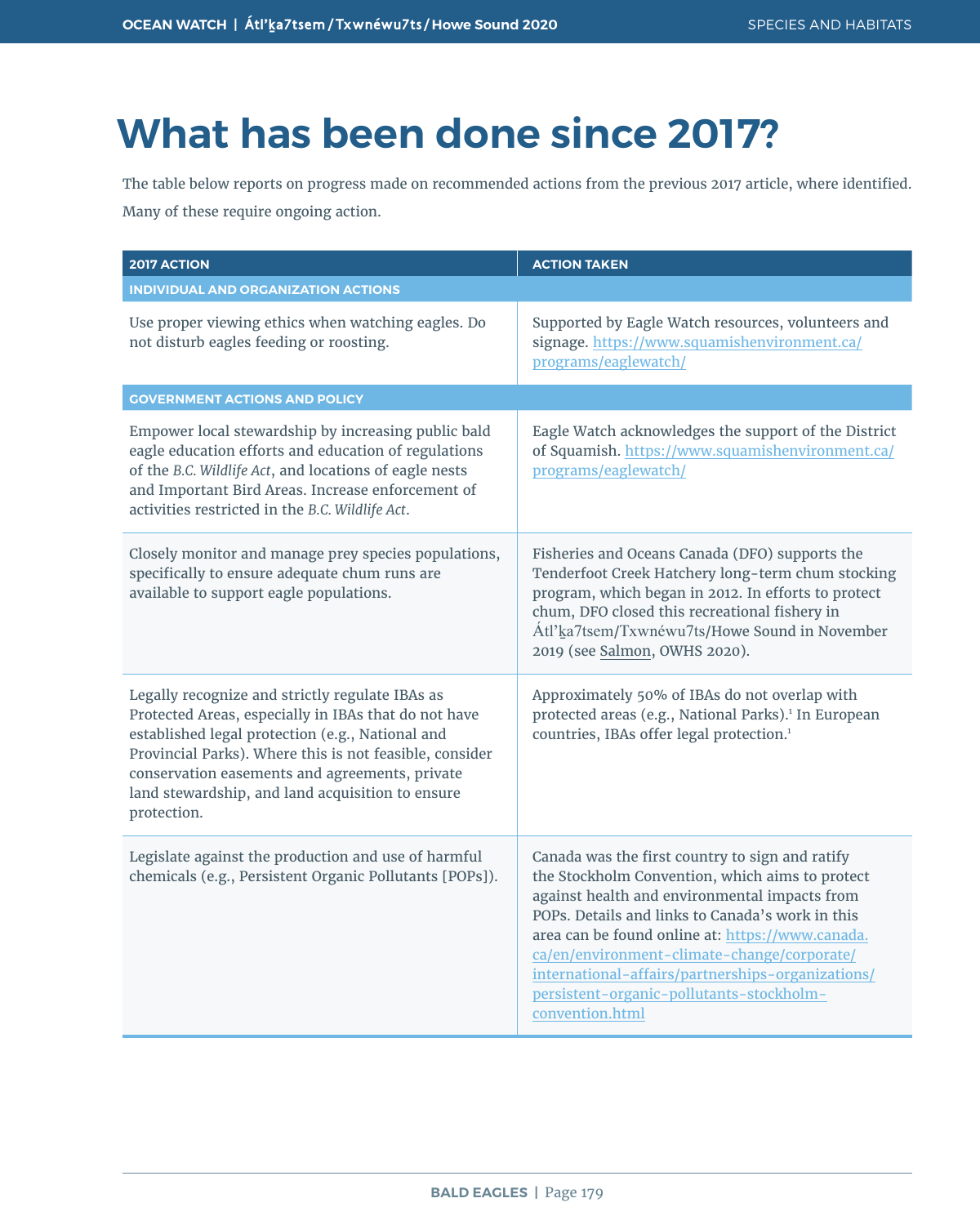### **What can you do?**

A detailed overview of recommended actions relating to climate change is included in *The path to zero carbon municipalities* (OWHS 2020). In some cases, no progress was identified on previous recommended actions; these remain listed below.

#### **Individual and Organization Actions:**  $\frac{d}{dx}$

- Learn more about eagles by watching live streaming web cams of eagle nests (see Resources) or by attending Eagle Watch at Brackendale during the winter.
- Use proper viewing ethics when watching eagles. Do not disturb eagles feeding or roosting.
- Know the rules that protect eagles. It is an offense to possess, take, injure, molest, or destroy a bird or its eggs. Eagle nests are protected year-round, whether or not the nest is in use, by the B.C. Wildlife Act. Develop with Care.
- Adopt the best practices guidelines for protecting eagle nests during development that include identification of eagle nests before development and the establishment of a vegetated no-disturbance buffer zone around the nest tree.



Bald eagle. (Credit: Rich Duncan)